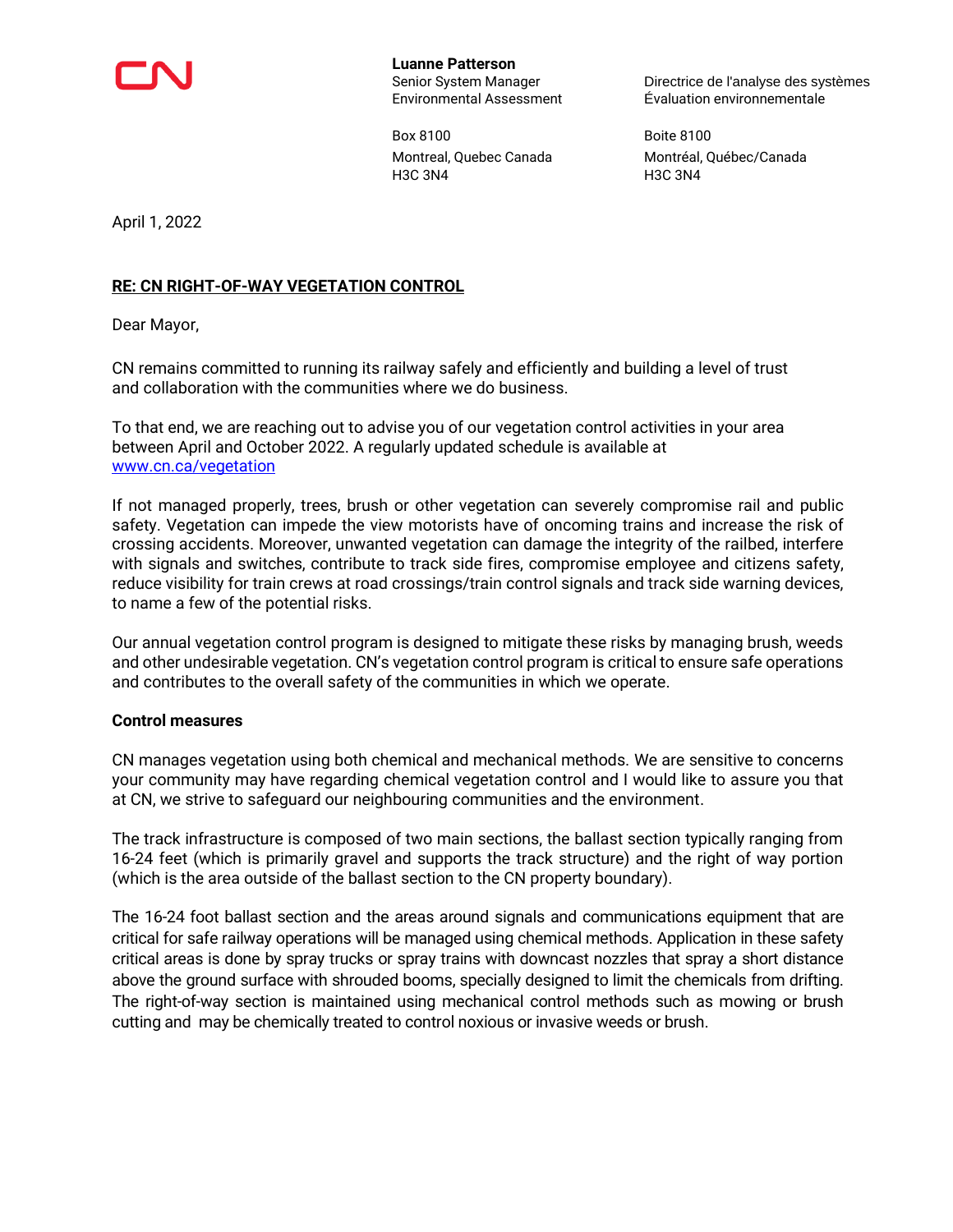

CN will use chemical control techniques on the ballast section and specific locations of the right of way throughout the network for safety reasons. Furthermore, when chemicals are applied via spray train or truck, as outlined in the photo below, additives called surfactants are included to make the chemical work better.



CN has retained professional contractors qualified to undertake this work. They are required to comply with all laws and regulations applicable to CN. In addition, the contractors will ensure that vegetation control is performed with consideration of the environment and in accordance with the highest industry standards.

## **Inquiries**

Should your community have any noxious weed removal requests, we ask that you contact CN's Public Inquiry Line at [contact@cn.ca](mailto:contact@cn.ca) or fill out the form at [www.cn.ca/vegetation](http://www.cn.ca/vegetation) before June 1, 2022 with the specific information and location. CN will make every effort to include those locations as part of our 2022 Vegetation Management Program. All notices sent after the above-mentioned date will be included in the 2023 Vegetation Management Plan.